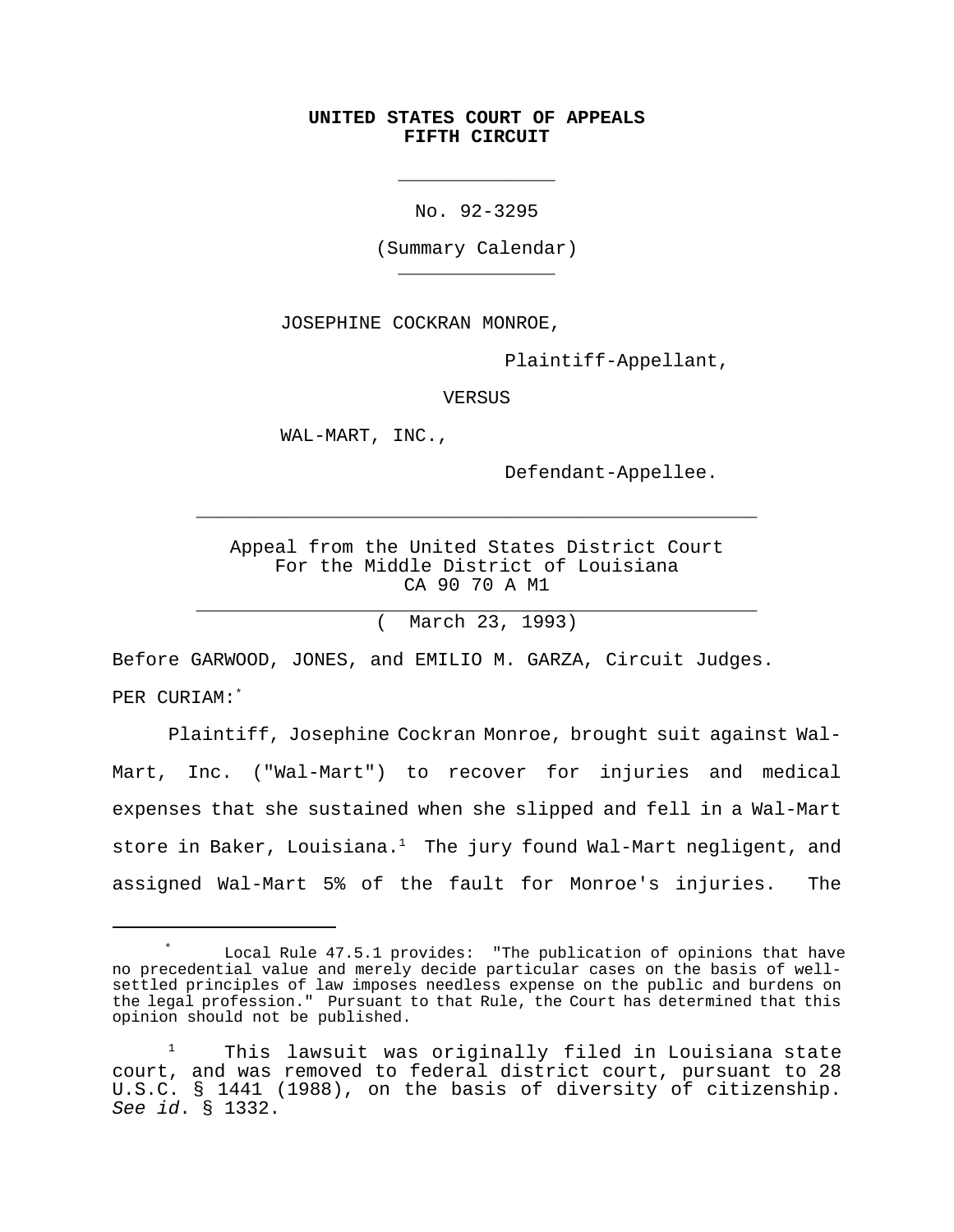remaining 95% fault was assigned to Coca-Cola Co. ("Coca-Cola"), with whom Monroe had settled out of court.<sup>2</sup> The jury found that Monroe would be fully compensated by an award of \$5,000 for medical expenses and \$25,000 for other damages. The district court entered judgment against Wal-Mart for 5% of these amounts, or \$1500. Monroe appeals, claiming that (A) the jury violated Louisiana law by failing to place upon Wal-Mart the primary duty for keeping its floors in a safe condition;<sup>3</sup> (B) the evidence did not support the jury's verdict as to the percentage of fault apportioned to Wal-Mart; and (C) the jury failed to award adequate damages.

**I**

## **A**

Monroe argues that allocation to Wal-Mart of only 5% of the fault for her accident violated Louisiana law, because Louisiana law places upon a merchant the primary duty for keeping its floors safe. Under Article 9:2800.6 of the Louisiana Revised Statutes, a merchant owes a duty to its customers to keep its floors in a

<sup>2</sup> Monroe slipped in a puddle of Coke which had been spilled by a Coca-Cola employee. Evidence at trial indicated that the Coca-Cola employee was guarding the spill when Monroe approached, but moved aside and allowed Monroe to step in the spill. *See* Supp. Record on Appeal, vol. II, at 155; *id*., vol. III, at 160.

Monroe argues that, "in allocating only five (5%) percent of the fault to Wal-Mart, the jury failed to realize that it is the store owner who has the duty under the law to exercise reasonable care in maintaining their floors in a reasonably safe condition." Brief for Monroe at 1. Monroe clearly alleges a legal error))misallocation of the duty of reasonable care. Monroe does not contend that the jury disobeyed the instructions of the district court in reaching its verdict. Therefore, we construe her argument as a claim that the jury was improperly instructed on the law of joint tort liability.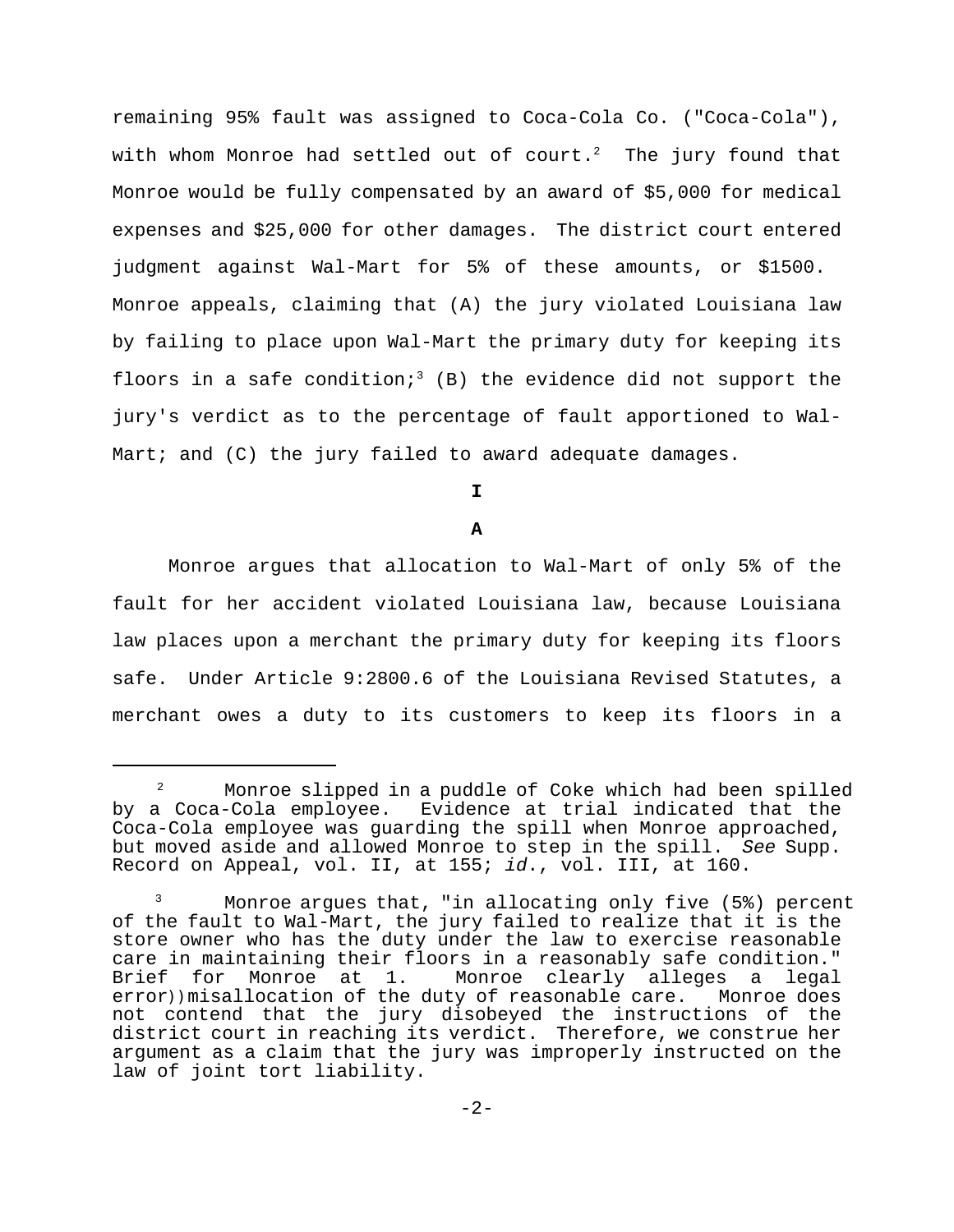reasonably safe condition. La. Rev. Stat. Ann. art. 9:2800.6 (West 1991). However, Article 9:2800.6 does not provide that the merchant's liability may not be reduced in a slip-and-fall case, to the extent that another party is at fault. *See id*.

Monroe relies upon *Truxillo v. Gentilly Medical Bldg., Inc.*, 225 So.2d 488 (La. App. 4 Cir. 1969), for the proposition that Wal-Mart's liability should not be diminished on account of Coca-Cola's negligence. Truxillo slipped and fell on a wet floor in a building owned by Gentilly. *See id*. at 489-90. The floor had just been mopped by an employee of Safeway Janitor Services, a cleaning contractor employed by Gentilly. *See id*. The trial court found Gentilly liable for Truxillo's injuries, and the Louisiana Court of Appeals affirmed:

[A] person in charge of premises . . . owes to persons impliedly invited on to the premises the duty of reasonable and ordinary care, including keeping the premises in a reasonably safe condition or warning invitees of perils of which he should know in the exercise of reasonable care. Since the duty rested upon Gentilly, Gentilly cannot exculpate itself from liability for breach . . . by blaming its independent contractor Safeway for failure to fulfill Gentilly's obligation.

*Id*. at 491. According to Monroe, allocation to Wal-Mart of only 5% of the fault for her accident is contrary to *Truxillo*. Monroe argues that Wal-Mart, like Gentilly, cannot be exonerated because of the negligence of a third party.

We disagree with Monroe's argument, because *Truxillo* is distinguishable. In *Truxillo*, Safeway's conduct did not mitigate the fault of Gentilly, because either Gentilly or Safeway or both of them could have adopted measures to warn or protect persons in

 $-3-$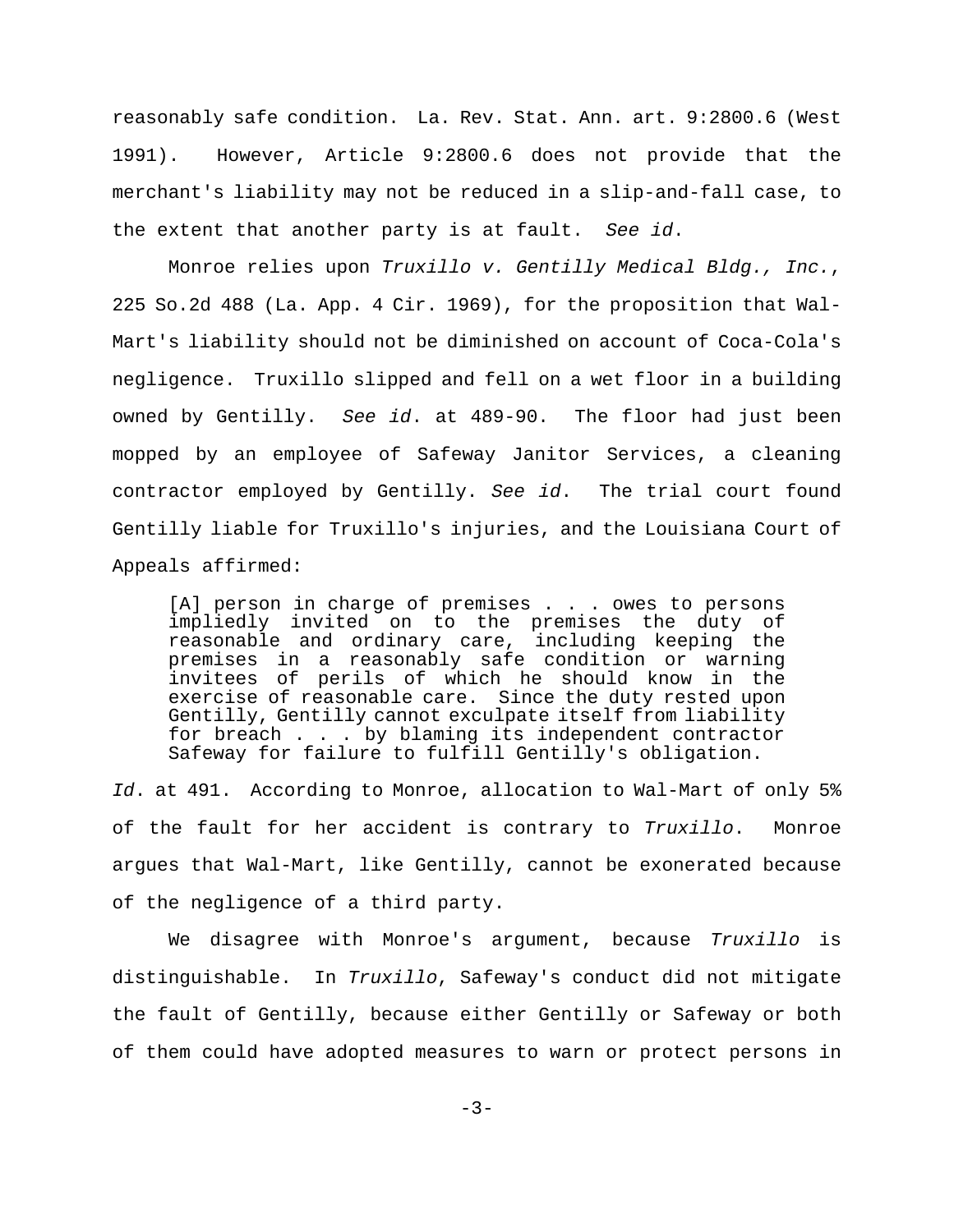the building against the risk of slipping on a wet floor. *See id*. at 490 ("Gentilly did not require and Safeway did not provide any planned system of protecting tenants and their patients [from] possible danger . . . ."). Here, Coca-Cola's negligence mitigated the fault of Wal-Mart. Evidence at trial indicated that the Coca-Cola employee who spilled the Coke was standing over the spill to guard it when Monroe approached. *See* Supp. Record on Appeal, vol. II, at 55. However, the Coca-Cola employee moved aside and allowed Monroe to step in the spill. *See id*., vol. III, at 160. Since the spill was being guarded until just before the accident, there was little that Wal-Mart could have done to prevent it. Any negligence on the part of Wal-Mart, in failing to guard the spill or to clean it up sooner,<sup>4</sup> contributed only slightly to the mishap. Therefore, Coca-Cola's conduct justified a reduction of Wal-Mart's liability.

Furthermore, *Truxillo* was decided eighteen years before passage of the current version of Article 2324 of the Louisiana Civil Code. La. Civ. Code Ann. art. 2324 (West Supp. 1992) Prior to 1987, Article 2324 provided that "[p]ersons whose concurring fault has caused injury, death or loss to another are . . . answerable, in solido." *See id*. art. 2324 note. However, that article was amended in 1987 to provide that, "except . . . as otherwise provided by law, . . . the liability for damages caused by two or more persons shall be a joint, divisible

<sup>4</sup> Evidence at trial indicated that a Wal-Mart employee was called to clean up the Coke spill, and that he arrived shortly after Monroe fell. *See* Supp. Record on Appeal, vol. II, at 100-01, 153.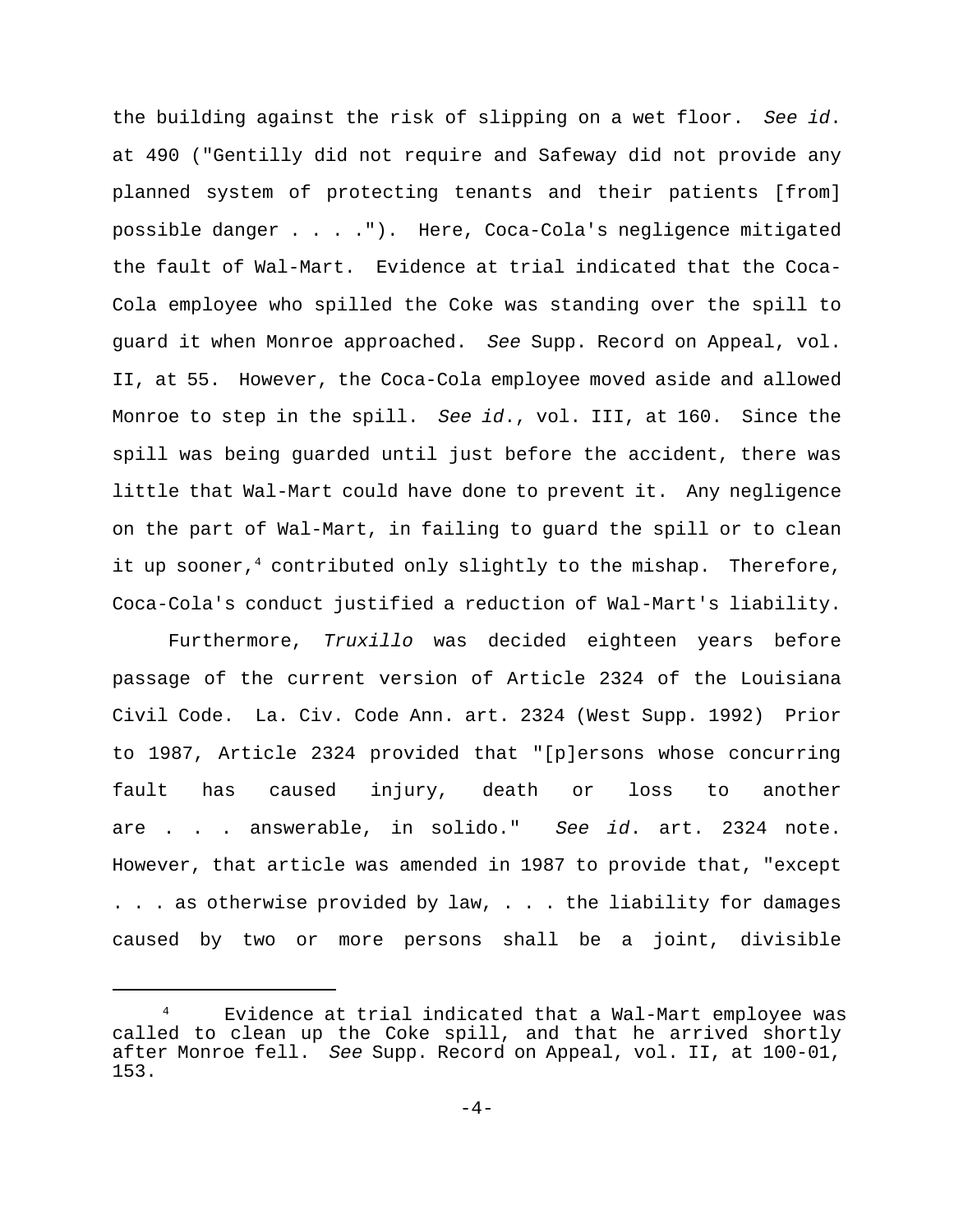obligation, and a joint tortfeasor shall not be solidarily liable with any other person for damages attributable to the fault of such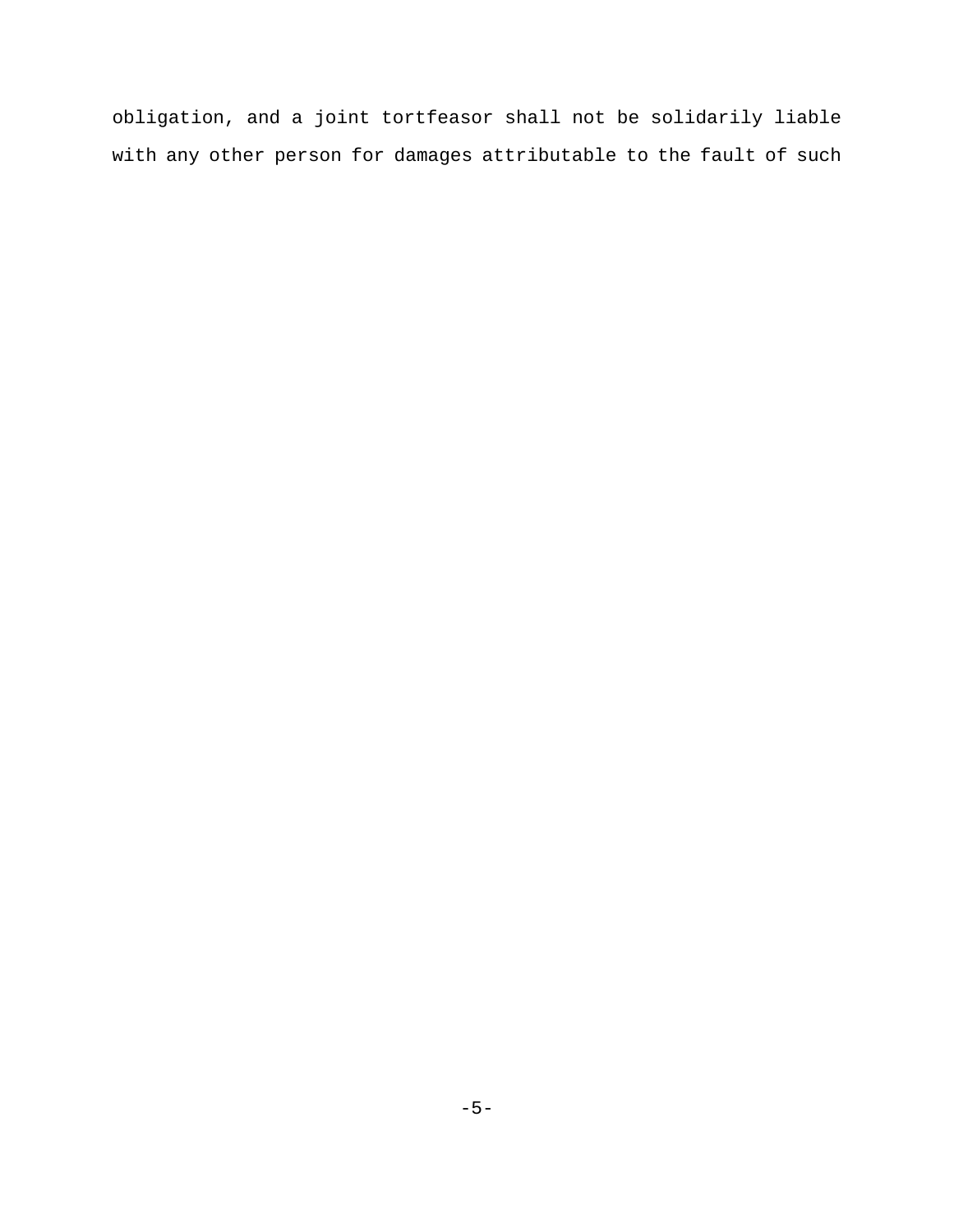other person . . . ." *Id*. art. 2324(B) & note. In light of the factual distinctions between this case and *Truxillo*, and in light of Article 2324 of the Civil Code, we conclude that the district court properly instructed the jury that the fault for Monroe's accident could be divided between Wal-Mart and Coca-Cola. *See also* La. Civ. Code Ann. art. 1812(C)(2)(b) (West 1990) ("In cases to recover damages for injury, death, or loss, the court may submit to the jury special written questions inquiring as to . . . whether another person, whether party or not, other than the person suffering injury, death, or loss, was at fault, and, if so: . . . The degree of such fault, expressed in percentage."); *cf. Richard v. Dollar General Store*, 606 So.2d 831, 834-35 (La. App. 2 Cir.) (upholding jury verdict which assessed 25% of fault to plaintiff in slip-and-fall case, such that defendant store was only 75% liable), *writ denied*, 608 So.2d 197 (1992).

## **B**

Monroe argues that the evidence does not support the jury's allocation of only 5% fault to Wal-Mart. In assessing the sufficiency of the evidence, our function is "`to ascertain whether there is a rational basis in the record for the jury's verdict; we are forbidden to usurp the function of the jury by weighing the conflicting evidence and inferences and then reaching our own conclusion.'" *Porter v. American Optical Corp*., 641 F.2d 1128, 1137 (5th Cir.) (quoting *Boeing Co. v. Shipman*, 411 F.2d 365 (5th Cir. 1969) (en banc)), *cert. denied*, 454 U.S. 1109, 102 S. Ct. 686, 70 L. Ed. 2d 650 (1981). "`[I]t is the function of the jury as the

-6-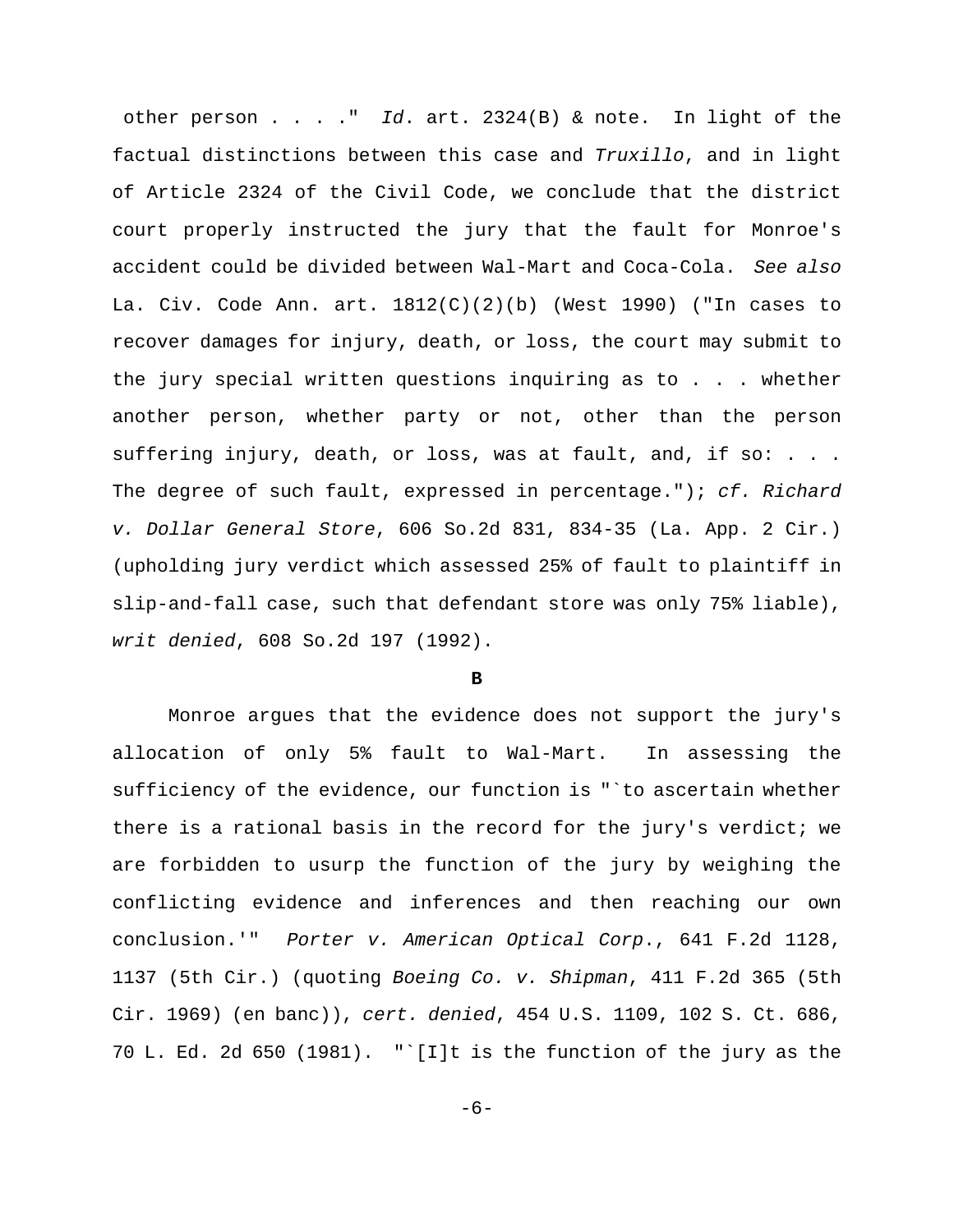traditional finder of the facts, and not the Court, to weigh conflicting evidence and inferences, and determine the credibility of witnesses.'" *Id*.

We have reviewed the record thoroughly, and it reveals a rational basis for assigning Wal-Mart only 5% of the fault for Monroe's accident. Evidence in the record supports the conclusion that the spilled Coke was on the floor for only a few minutes before Monroe slipped on it. *See* Supp. Record on Appeal, vol. II, at 155; *id*., vol. III, at 82, 162. There is also evidence that a Wal-Mart employee was called to clean up the Coke spill, and that he arrived shortly after Monroe fell. *See id*., vol. II, at 100-01, 153. Furthermore, evidence indicates that the Coca-Cola employee who spilled the Coke was guarding the spill when Monroe arrived, and that Monroe slipped because the Coca-Cola employee stepped out of her way, allowing her to step in the spill. *See id*., vol. II, at 55; *id*., vol. III, at 160. In light of this evidence, it appears that there was little more that Wal-Mart could have done to prevent Monroe's accident, and that Coca-Cola's negligence was the predominant cause of her injuries. Therefore, there was a reasonable basis for the jury to apportion 95% of the fault for Monroe's accident to Coke, and only 5% to Wal-Mart.

**C**

Monroe also argues that the jury's award of only \$5,000 for medical expenses is unsupported by the evidence, because she incurred \$36,000 in medical costs which she attributes to her fall

-7-